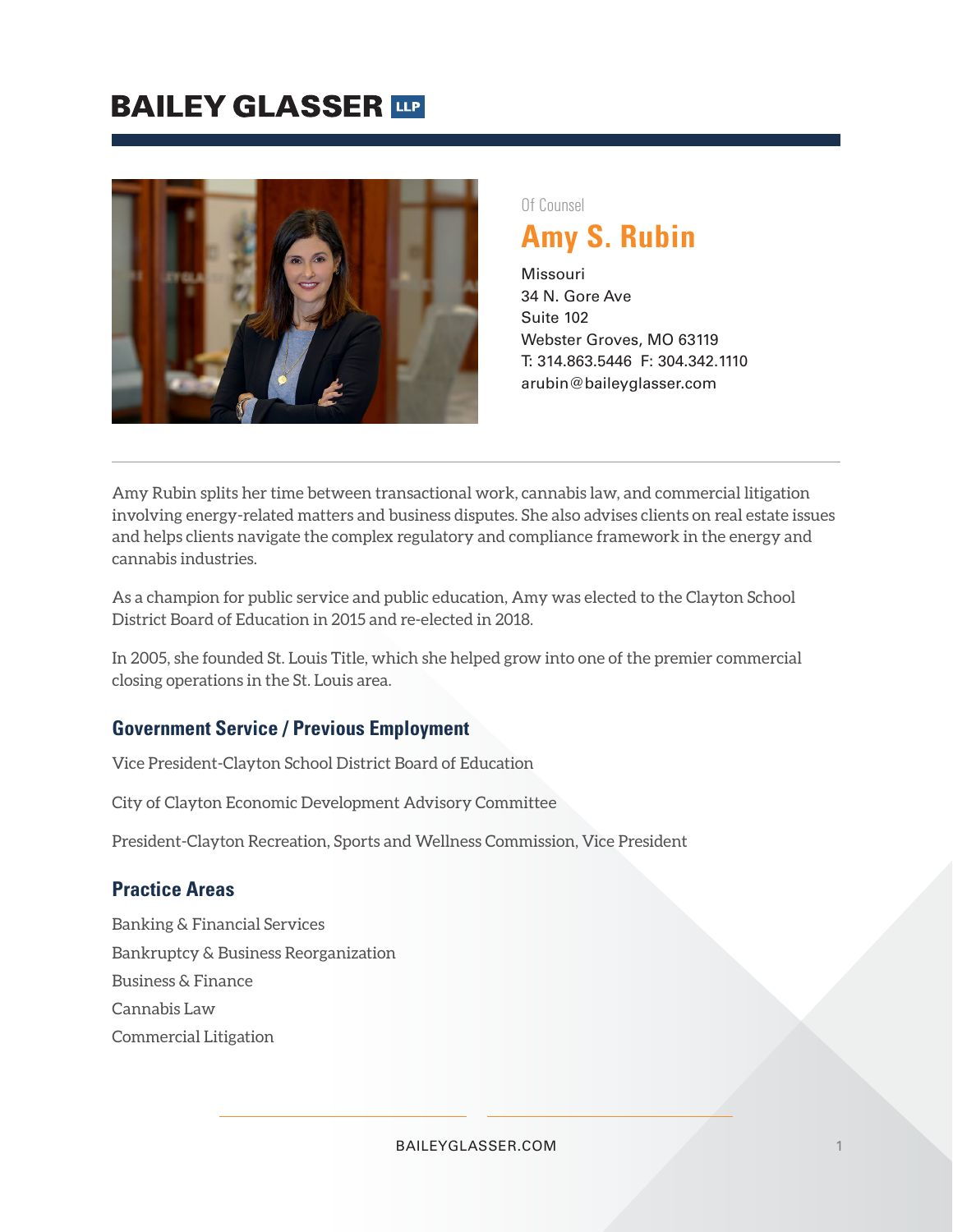# **BAILEY GLASSER TIP**

AMY S. RUBIN

Life Sciences

#### **Education**

J.D., Saint Louis University School of Law, 1999

B.S., Georgia State University, 1996

### **Admissions**

Missouri Illinois US Court of Appeals for the Eighth Circuit US District Court, Eastern District of Missouri US District Court, Southern District of Illinois US District Court, Central District of Illinois

#### **Representative Matters**

- Represent several cannabis and hemp companies in matters related to the acquisition and leasing of real estate, licensing, and compliance issues
- Represent real estate and business professionals in negotiating commercial leases, acquisitions of property, and issues involving land disputes
- Represented first lien lenders and affiliates in acquiring coaling mining assets in both Illinois and Indiana following White Stallion Energy LLC's Chapter 11 bankruptcy proceedings
- Represented Hillsboro Energy and other entities in a bet-the-company litigation involving allegations of breach of a complex sale-leaseback transaction and of veil piercing of multiple layers of a Master Limited Partnership in Illinois (*WPP LLC v. Hillsboro Energy LLC et al.)*
- Obtained summary judgement in favor of Williamson Energy and Colt LLC involving a dispute over 10,000 acres of minerals and related mining rights (*Mitchell Roberts Partnership v. Williamson Energy LLC)*
- Served as Special Assistant Attorneys General in both Patriot Coal bankruptcy cases, the first in the Southern District of New York and Eastern District of Missouri and the second in the Eastern District of Virginia; also represent the West Virginia State Tax Department against the Patriot trustee's \$5-plus million suit to recover alleged tax refunds due
- Represents Mach Mining, LLC et al. in lawsuits filed by over 25 landowners claiming nuisance related to the mine's use of ventilation fans (*Jackson et al. v. Mach Mining LLC et al.)*